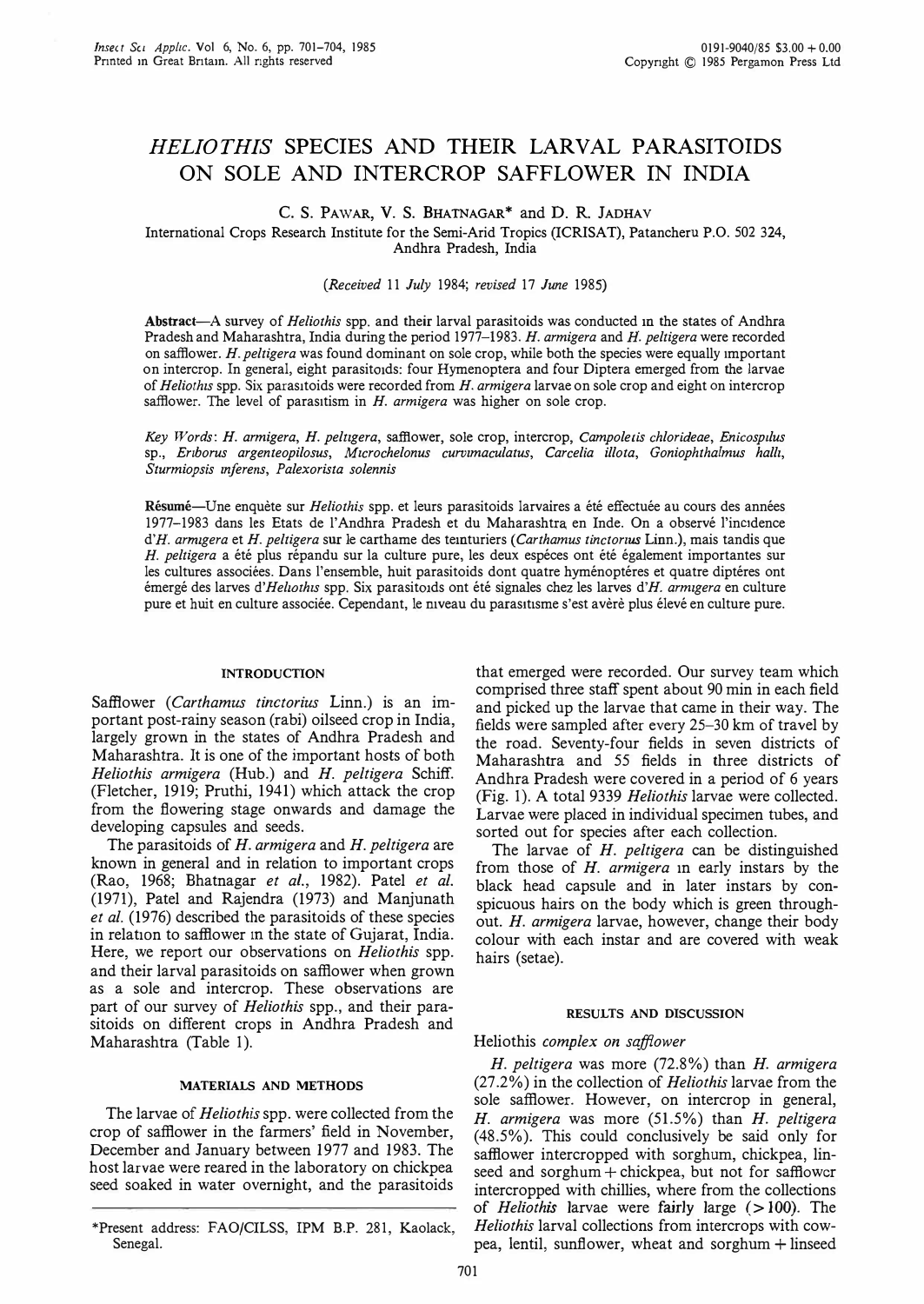| Cropping<br>systems           | Companion         | Number of        | Percentage of larvae of |             |  |  |
|-------------------------------|-------------------|------------------|-------------------------|-------------|--|--|
|                               | crop in intercrop | larvae collected | H. armigera             | H peltigera |  |  |
| Sole crop:<br>Intercrop with: |                   | 2717 (49)        | 27.2                    | 72.8        |  |  |
|                               | Cereals           |                  |                         |             |  |  |
|                               | Sorghum           | 1215(24)         | 54.0                    | 46.0        |  |  |
|                               | Wheat             | 24(2)            | 8.3                     | 917         |  |  |
|                               | Grain legumes     |                  |                         |             |  |  |
|                               | Chickpea          | 3328 (32)        | 55.6                    | 44.4        |  |  |
|                               | Cowpea            | 64(2)            | 75.0                    | 25.0        |  |  |
|                               | Lentil            | 13(1)            | 7.7                     | 923         |  |  |
|                               | Oil seeds         |                  | $\overline{\mathbf{q}}$ |             |  |  |
|                               | Linseed           | 965(20)          | 50.6                    | 49.4        |  |  |
|                               | Sunflower         | 8(2)             | 50.0                    | 50.0        |  |  |
|                               | Spices            |                  |                         |             |  |  |
|                               | Chillies          | 485 (4)          | 43.3                    | 56.7        |  |  |

Sorghum + chickpea 486 (7) 55.6 44.4<br>Sorghum + linseed 34 (2) 38.2 61.8

Total: 6622 (96) 51.5 48.5

Table 1. Heliothis spp larvae collected from sole and intercropped safllower in Andhra Pradesh

FIgures in parentheses refer to number of fields sampled.

Cereals/grain legumes

 $S$ orghum + linseed

were low  $(< 100$ ), for these combinations were rarely grown, that too in small plots.<br>All crops that were recorded grown intercropped

All crops that were recorded grown intercropped Four Hymenoptera—Campoletis chlorideae, En-<br>with safflower, are hosts of H. armigera (Bhatnagar icospilus sp., Eriborus argenteopilosus and Microwith safflower, are hosts of H. armigera (Bhatnagar icospilus sp., Eriborus argenteopilosus and Micro-<br>and Davies, 1978). The attraction of H. armigera to chelonus curvimaculatus, and four Diptera—Carcelia and Davies, 1978). The attraction of H. armigera to chelonus curvimaculatus, and four Diptera—Carcelia these crops, must have resulted in increased incidence *illota*. Goniophthalmus halli. Sturmiopsis inferens and these crops, must have resulted in increased incidence *illota, Goniophthalmus halli, Sturmiopsis inferens* and of H. armigera on safflower in intercrops.<br>Palexorista solennis—were reared from the Heliothis

Parasitoid complex on Heliothis spp.

Palexorista solennis-were reared from the Heliothis

Table 2. Percentage parasitism of *Heliothis* spp. on safflower in sole and intercrop situations in Andhra Pradesh and<br>Moharashtra States, India (1977-1983) ashtra States, India (1977-1983)

|                                                                                                                                                            | $m$ anarasinta States, Thuia (1977–1969)<br>Hymenoptera                          |                                                                                                  |                                                                                     |                                                                            |                                                                                                                                                                    | Diptera                                                                             |                                                                                        |                                        |                                                            |                                                                        |                                                                                 |                                                                                     |
|------------------------------------------------------------------------------------------------------------------------------------------------------------|----------------------------------------------------------------------------------|--------------------------------------------------------------------------------------------------|-------------------------------------------------------------------------------------|----------------------------------------------------------------------------|--------------------------------------------------------------------------------------------------------------------------------------------------------------------|-------------------------------------------------------------------------------------|----------------------------------------------------------------------------------------|----------------------------------------|------------------------------------------------------------|------------------------------------------------------------------------|---------------------------------------------------------------------------------|-------------------------------------------------------------------------------------|
| systems<br>Crop                                                                                                                                            | Total number of<br>larvae collected                                              | Campoletis<br>chlorideae                                                                         | Enicospilus sp.                                                                     | argenteopilosus<br><b>Eriborus</b>                                         | cu vimaculatus<br>Microchelonus                                                                                                                                    | Total Hymenoptera                                                                   | Carcelia illota                                                                        | Goniophthalmus halii                   | Sturmiopsis inferens                                       | Palexorista solennis                                                   | Total Diptera                                                                   | Overall parasitism                                                                  |
| Heliothis armigera<br>Sole crop                                                                                                                            | 738                                                                              | 36.2                                                                                             | 0.7                                                                                 | 7.5                                                                        |                                                                                                                                                                    | 44.4                                                                                | 2.4                                                                                    | 0.1                                    | 1.4                                                        |                                                                        | 3.9                                                                             | 48.3                                                                                |
| Intercrop<br>Sorghum<br>Wheat<br>Chickpea<br>Cowpea<br>Lentil<br>Linseed<br>Sunflower<br>Chillies<br>Sorghum + chickpea<br>$S$ orghum + linseed<br>Overall | 656<br>$\overline{2}$<br>1717<br>48<br>1<br>488<br>4<br>210<br>270<br>13<br>3409 | 11.1<br>21.5<br>79.2<br>$\overline{\phantom{0}}$<br>23.8<br>100.0<br>9.5<br>10.7<br>76.9<br>19.3 | —<br>0.1<br>$\overline{\phantom{0}}$<br>0.8<br>—<br>$\overline{\phantom{a}}$<br>0.1 | 2.2<br>2.4<br>---<br>1.2<br>$\overline{\phantom{0}}$<br>16.7<br>8.9<br>3.6 | 0.8<br>0.6<br>---<br>$\overline{\phantom{0}}$<br>3.8<br>2.2<br>0.9                                                                                                 | 14.2<br>0.0<br>24 6<br>79.2<br>0.0<br>25.8<br>100.0<br>30.0<br>21.8<br>76.9<br>23.9 | 3.8<br>$\overline{\phantom{0}}$<br>3.0<br>2.3<br>10.0<br>2.6<br>3.4                    | 0.1<br>-<br>—<br>—<br>——<br>0.5<br>0.1 | 0.1<br>0.1                                                 | 0.1<br>$\overline{\phantom{a}}$<br>—<br>0.02                           | 3.8<br>0.0<br>3.2<br>0.0<br>0.0<br>2.3<br>0.0<br>10.5<br>2.6<br>0.0<br>3.5      | 18.0<br>0.0<br>27.8<br>79.2<br>0.0<br>28.1<br>100.0<br>40.5<br>24.4<br>76.9<br>27.4 |
| Heliothis peltigera<br>Sole crop<br>Intercrop                                                                                                              | 1979                                                                             | 9.3                                                                                              | 0.9                                                                                 | 7.0                                                                        | 0.4                                                                                                                                                                | 17.6                                                                                | 7.7                                                                                    | 0.2                                    | 0.3                                                        | 04                                                                     | 8.6                                                                             | 26.2                                                                                |
| Sorghum<br>Wheat<br>Chickpea<br>Cowpea<br>Lentil<br>Linseed<br>Sunflower<br>Chillies<br>$Sorphism + chckpea$<br>Sorghum + linseed<br>Overall               | 559<br>22<br>1611<br>16<br>12<br>477<br>4<br>275<br>216<br>21<br>3213            | 1.6<br>5.1<br>—<br>6.5<br>$\overline{\phantom{0}}$<br>$\qquad \qquad$<br>6.5<br>4.2              | 0.5<br>0.4<br>—<br>2.5<br>—<br>2.2<br>—<br>0.8                                      | 12.7<br>8.3<br>5.0<br>50.0<br>17.8<br>14.4<br>23.8<br>9.8                  | 4.3<br>$\overline{\phantom{0}}$<br>1.2<br>$\overline{\phantom{0}}$<br>$\overline{\phantom{0}}$<br>$\overbrace{\phantom{123221111}}$<br>4.1<br>$\frac{1}{2}$<br>1.6 | 191<br>0.0<br>15.0<br>0.0<br>0.0<br>14.0<br>50.0<br>20.0<br>25.0<br>23.8<br>16.4    | 4.8<br>22.7<br>9.4<br>$\longrightarrow$<br>33.3<br>14.5<br>22.5<br>2.8<br>14.3<br>10.2 | —<br>0.1<br>—<br>0.4<br>—<br>--<br>0.1 | 0.5<br>4.5<br>0.6<br>----<br>0.4<br>-<br>1.1<br>1.4<br>0.7 | 1.4<br>9.0<br>0.2<br>02<br>—<br>1.1<br>$\overline{\phantom{0}}$<br>0.6 | 6.8<br>36.3<br>10.3<br>0.0<br>33.3<br>155<br>0.0<br>24.7<br>4.2<br>14.3<br>11.6 | 259<br>36.3<br>25.3<br>0.0<br>33.3<br>29 5<br>50.0<br>44.7<br>29.2<br>38.1<br>26.0  |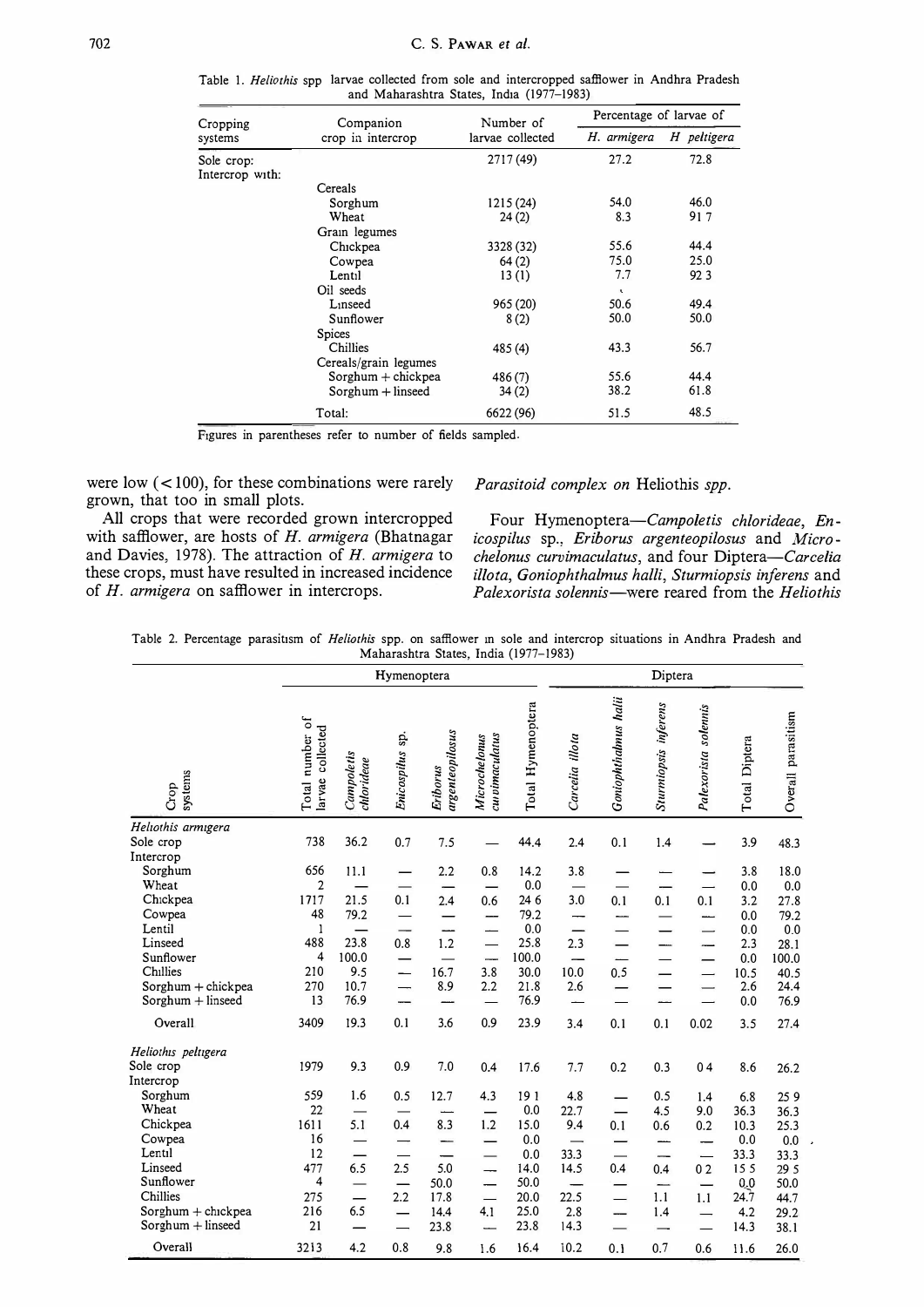

Fig. 1. Area covered in survey of *Heliothis* spp. and their larval parasites on safflower in India (1977-1983).